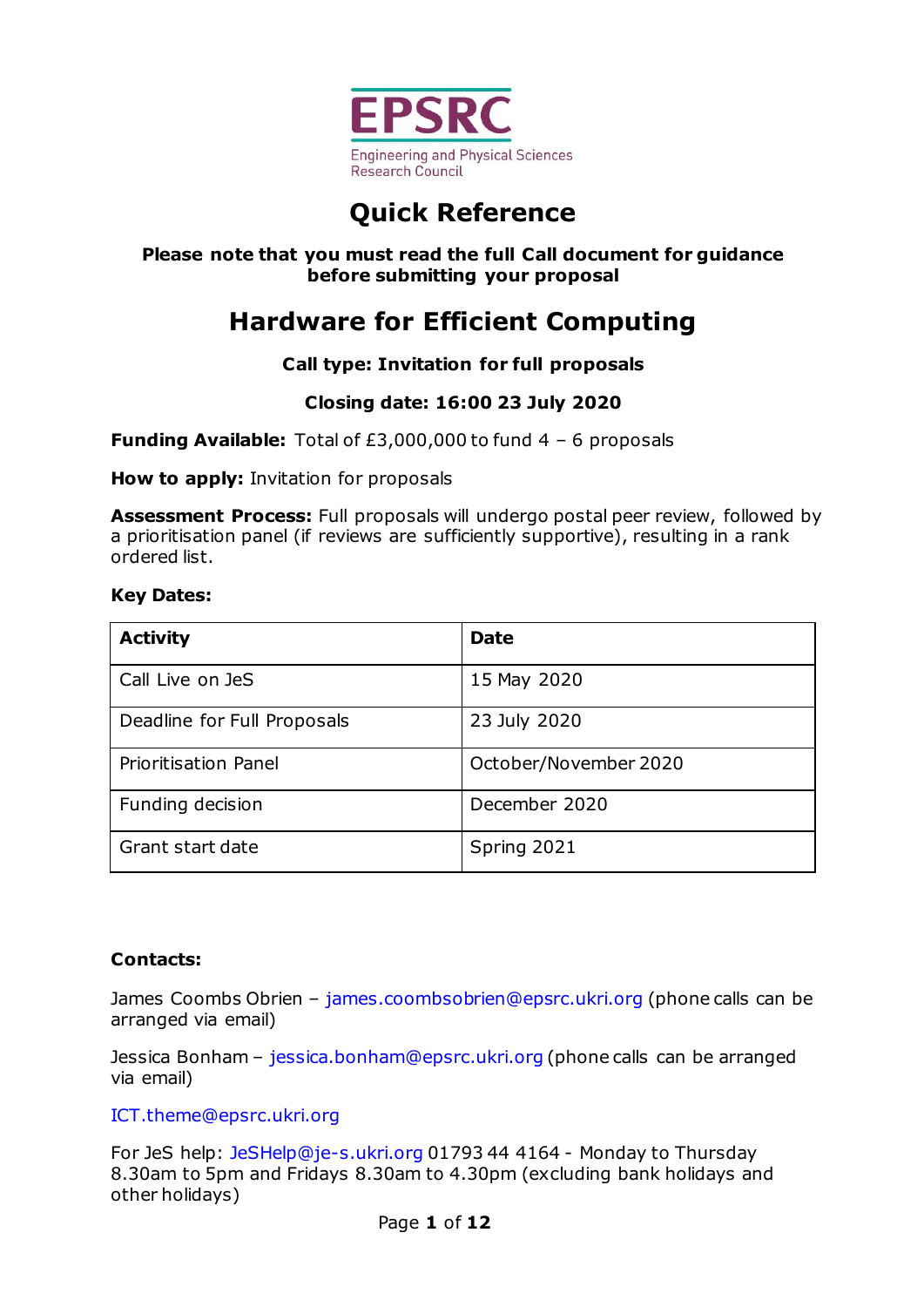

# **Hardware for Efficient Computing**

**Call type: Invitation for full proposals**

**Closing date: 16:00 23 July 2020**

**Related themes: Information Communication Technologies**

### **Contents of this call document**

<span id="page-1-0"></span>**[Summary](#page-1-0) [Background](#page-2-0)** [Funding Available](#page-3-0) [Equality, Diversity and Inclusion](#page-4-0) [Equipment](#page-4-0) **[Eligibility](#page-5-0)** [How](#page-5-1) to apply [Submitting an application](#page-5-2) Guidance on '[Writing an Application](#page-6-0)' [User Engagement Strategy](#page-7-0) [Assessment process](#page-7-1) [Assessment Criteria](#page-7-2) [Guidance for Reviewers](#page-8-0) [Guidance for \[host organisations/heads of department\]](#page-9-0) Additional grant conditions [Moving Forward](#page-8-0) [Key Dates](#page-9-1) **[Contacts](#page-9-2)** [Change Log](#page-9-3) [Attachment Checklist](#page-10-0)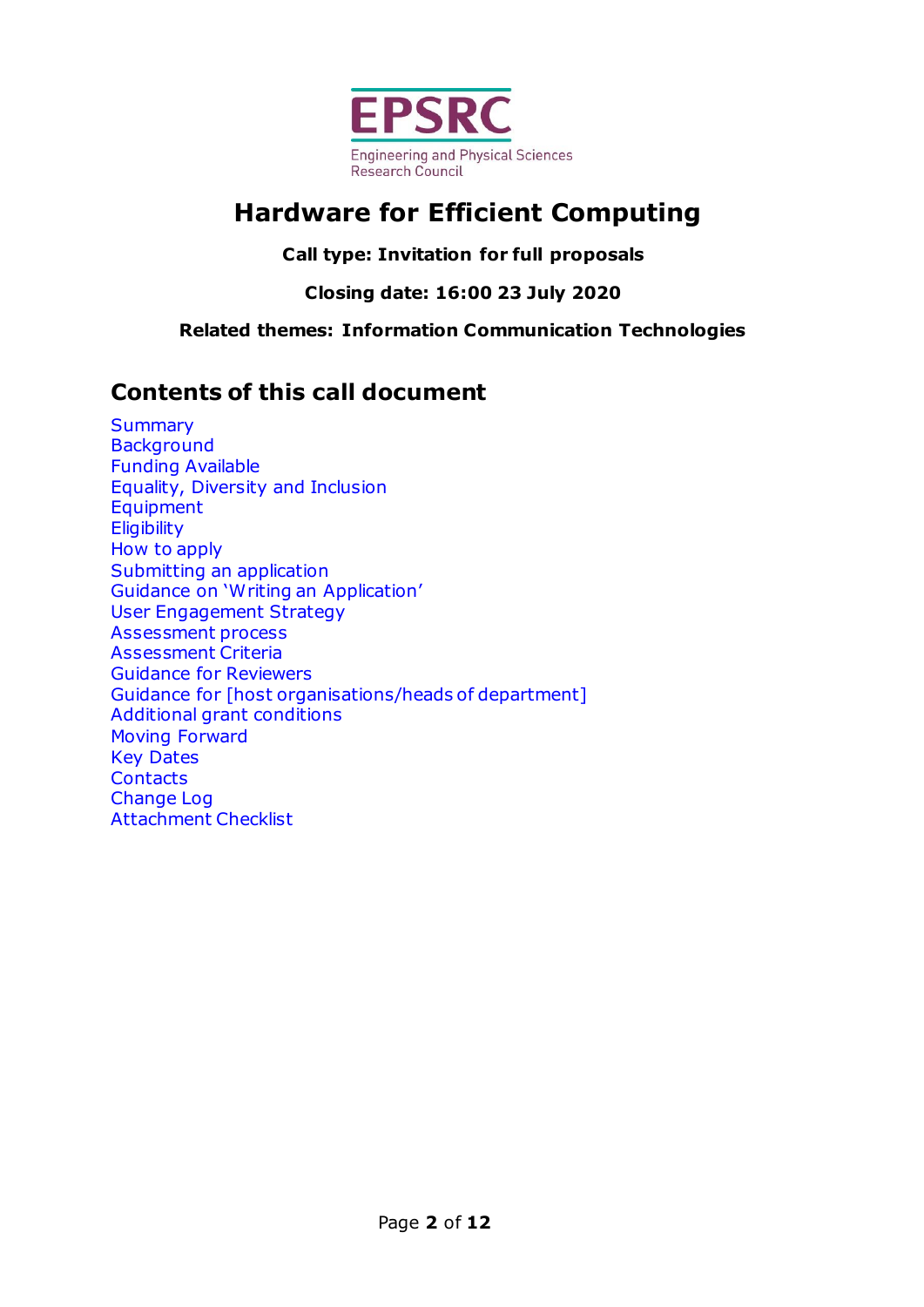We recognise that the current restrictions imposed during the COVID-19 pandemic may present additional challenges for applicants to this call. To help applicants as much as possible, we published a pre-announcement on 24 April 2020 and have extended the submission period (to a total of 10 weeks) to give applicants an extended duration within which to apply.

## **[Summary](#page-10-0)**

The Engineering and Physical Sciences Research Council (EPSRC) is allocating up to £3 million to develop hardware technologies and architectures that can lead to increased computing efficiency, with a focus beyond Von Neumann systems. We aim to support 4 - 6 novel research projects of 18 – 36 months in length.

Once full proposals are received, they will be assessed by EPSRC staff for their fit to call, with those which meet the call relevance being sent out to peer review. If sufficiently positive reviews are received, the proposal will be ranked against other proposals submitted under this call at a prioritisation panel.

## <span id="page-2-0"></span>**Background**

It is recognised that "conventional" digital computing systems based on the Von Neumann architecture are restricted by a data transfer bottle neck. This limits further increases in computing efficiency, which could prevent computing systems from meeting demand requirements from increasingly complex problems and increased global energy demand. Coupling this with a reduction in return on investments in Moore's law and an increase in global demand for computational capacity, there is a need to develop new hardware solutions beyond the Von Neumann architecture to achieve greater computer efficiency.

The development of non-Von Neumann hardware and architectures are expected to impact areas limited by "conventional" digital computing including Artificial Intelligence (AI) and the Internet of Things (IoT) as well as creating low powered devices for sensing, healthcare and low energy computing.

EPSRC recognises the importance of fundamental research and development in these novel hardware systems and are launching this call to ensure that the UK continues to have an excellent base of electronics and hardware research in this important area.

**Projects submitted to this call may include** (but are not limited to): novel microelectronics designs, non-Von Neumann designs, programmable hardware, analogue computing, novel microelectronic device technologies, neuromorphic systems, memristors, bio-inspired devices, in-material computing, novel computer architectures, parallel computing and unconventional computing.

EPSRC are not looking to fund projects which focus specifically on Quantum devices, Energy Harvesting devices or projects in which the novelty lies outside of the hardware (e.g. a novel sensor on existing hardware).

The need for software tools to enable the use of novel hardware is recognised and welcomed under this call, however the main focus of submitted proposals must be on the **hardware** being developed and/or its design.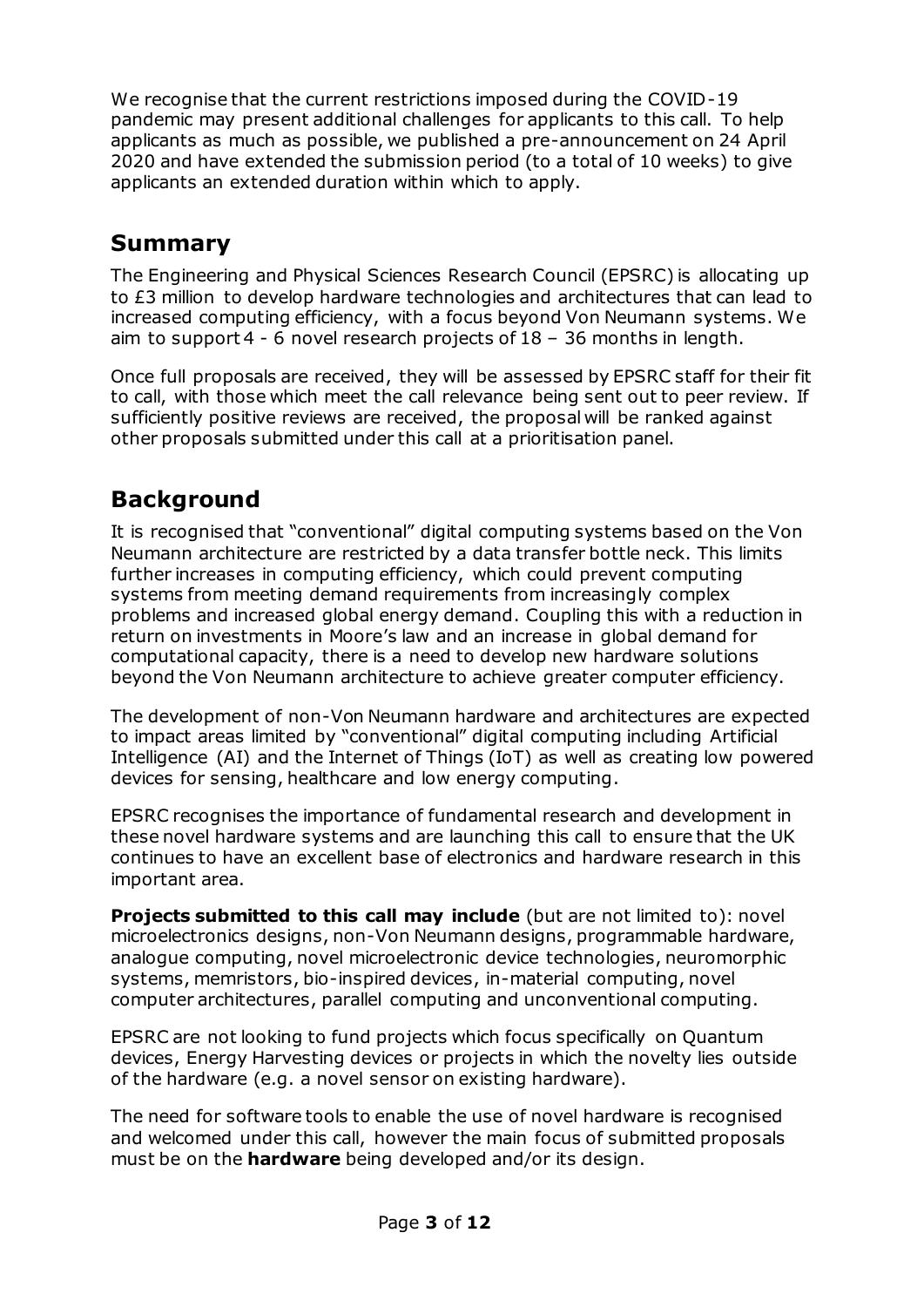# <span id="page-3-0"></span>**Objectives**

With this call we wish to support a range of novel projects aimed at providing hardware solutions to increase compute efficiency.

This is recognised as an area of national importance in which the UK has an international standing and, in line with our delivery plan aim of "Promoting excellence in research", we wish to stimulate and encourage research which addresses possible alternatives to the Von Neumann architecture. This will be aided by extensive cross disciplinary research and we therefore encourage proposals to develop collaborations across the microelectronic design, device technology and architecture disciplines, as well as other disciplines where necessary, to deliver a common goal of increasing the efficiency of computing.

Applicants are encouraged to outline in their cover letter how they intend to embed equality, diversity and inclusion (EDI) in the project.

This call also has a focus on Object 1 of the EPSRC's delivery plan: Delivering economic impact and social prosperity via the Connected nation: Enhancing future digital technologies. We also aim to enhance sustainability across our portfolio and ensure the UK remains at the forefront of digital technology innovation.

Our objectives for this call are to:

- Develop solutions to unsustainable levels of energy consumption in computing
- Grow technologies based on non-Von Neumann architectures
- Develop "unconventional" forms of computing
- Support a strong UK computer hardware community
- Promote long term sustained growth across the electronics research area
- Promote Equality, Diversion and Inclusion in the electronics research area

### **Funding available**

The EPSRC has allocated £3 million of its core budget to this call to fund 4-6 proposals 18 – 36 months in length. This call is managed under the EPSRC ICT theme.

We will accept applications from across a range of EPSRC ICT research areas. For each project, the majority of research to be undertaken must fall within one of the following research areas: **Microelectronic Design, Microelectronic Device Technology** and/or **Architectures and Operating Systems.** Overlap with other EPSRC research areas is welcomed but the **focus/novelty should be within the hardware** aspect of the proposal.

Description of the three EPSRC research areas can be found here:

• Microelectronic Design: [https://epsrc.ukri.org/research/ourportfolio/researchareas/microelecdesig](https://epsrc.ukri.org/research/ourportfolio/researchareas/microelecdesign/) [n/](https://epsrc.ukri.org/research/ourportfolio/researchareas/microelecdesign/)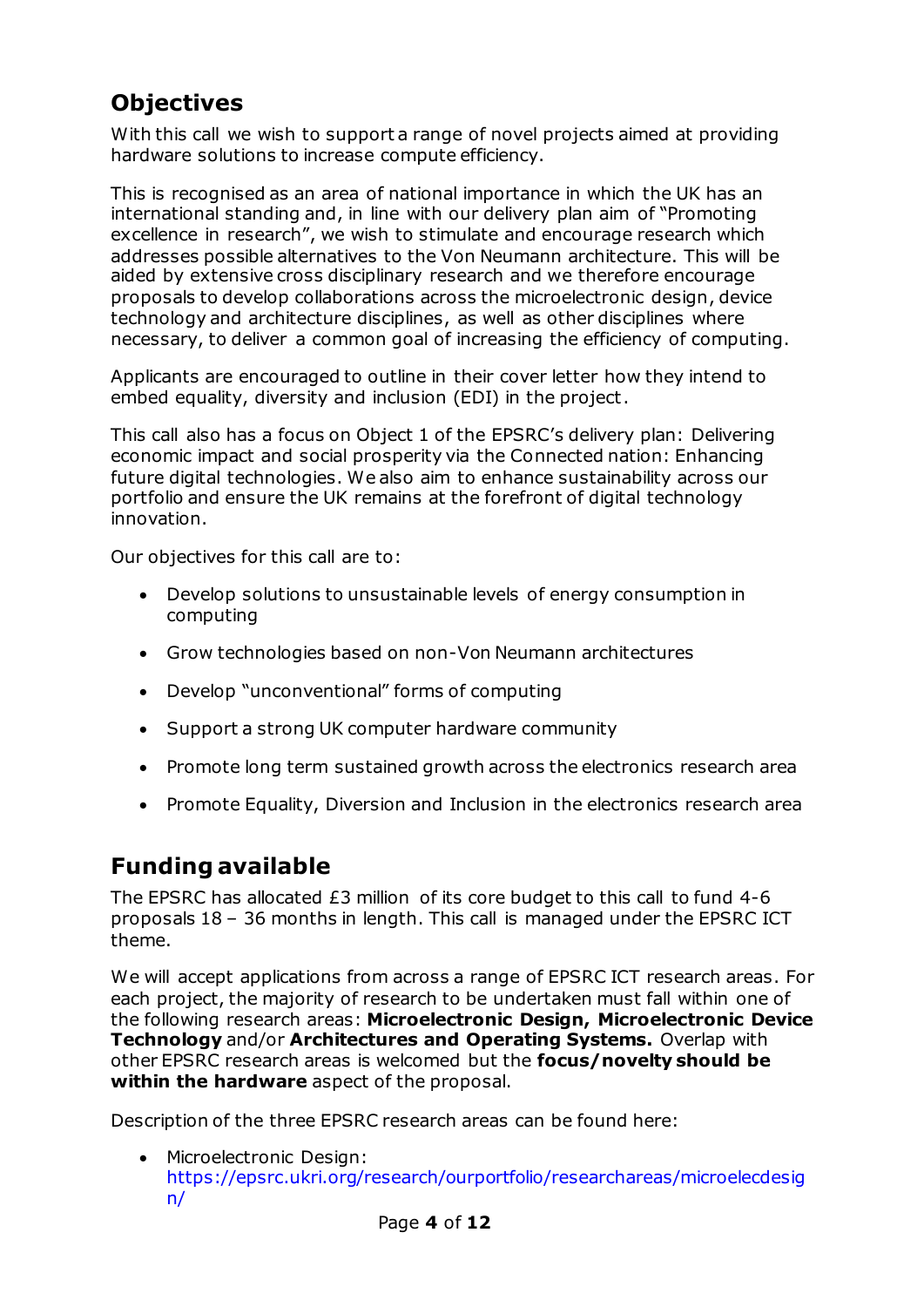- Microelectronics Device Technology: [https://epsrc.ukri.org/research/ourportfolio/researchareas/microdevtechno](https://epsrc.ukri.org/research/ourportfolio/researchareas/microdevtechnology/) [logy/](https://epsrc.ukri.org/research/ourportfolio/researchareas/microdevtechnology/)
- Architectures and operating system: <https://epsrc.ukri.org/research/ourportfolio/researchareas/archandos/>

A full list of the current EPSRC research areas can be found here: <https://epsrc.ukri.org/research/ourportfolio/researchareas/>

Industrial partners or other end user organisations are welcomed on submitted proposals.

# <span id="page-4-0"></span>**Equality, Diversity and Inclusion**

The long-term strength of the UK research base depends on harnessing all the available talent. EPSRC expects that equality and diversity is embedded at all levels and in all aspects of research practice and funding policy. We are committed to supporting the research community, offering a range of flexible options which allow applicants to design a package that fits their research goals, career and personal circumstances. This includes career breaks, support for people with caring responsibilities, flexible working and alternative working patterns. With this in mind, we welcome applications from academics who job share, have a part-time contract, or need flexible working arrangements.

Peer review is central to EPSRC funding decisions, we require expert advice and robust decision making processes for all EPSRC funding initiatives. We are committed to ensuring that fairness is fully reflected in all our funding processes by advancing policy which supports equality, diversity and inclusion. Please see our Equality and Diversity webpages

<https://epsrc.ukri.org/funding/equalitydiversity/> for further information.

## **Responsible Innovation**

EPSRC is fully committed to develop and promote responsible innovation. Research has the ability to not only produce understanding, knowledge and value, but also unintended consequences, questions, ethical dilemmas and, at times, unexpected social transformations. We recognise that we have a duty of care to promote approaches to responsible innovation that will initiate ongoing reflection about the potential ethical and societal implications of the research that we sponsor and to encourage our research community to do likewise.

Responsible innovation creates spaces and processes to explore innovation and its consequences in an open, inclusive and timely way, going beyond consideration of ethics, public engagement, risk and regulation. Innovation is a collective responsibility, where funders, researchers, interested and affected parties, including the public, all have an important role to play. Applicants are expected to work within the EPSRC Framework for Responsible Innovation given on the EPSRC website [\(https://epsrc.ukri.org/research/framework/](https://epsrc.ukri.org/research/framework/)).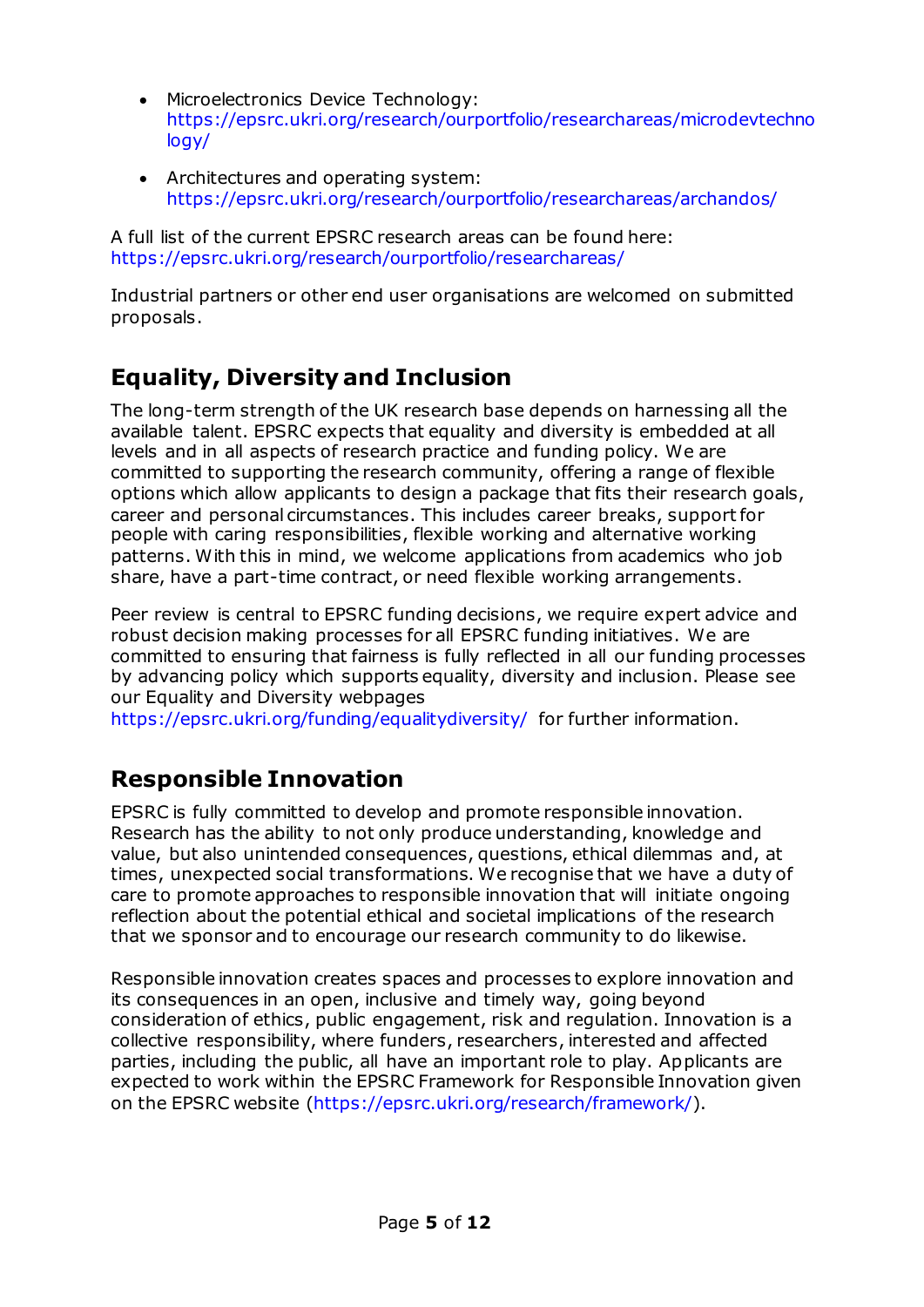# **Guidance on Journal-based metrics**

As part of our commitment to support the recommendations and principles set out by the San Francisco Declaration on Research Assessment (DORA; <https://sfdora.org/read/>), UKRI reviewers and panel members are advised not to use journal-based metrics, such as journal impact factors, as a surrogate measure of the quality of individual research articles, to assess an investigator's contributions, or to make funding decisions.

The content of a paper is more important than publication metrics, or the identity of the journal, in which it was published, especially for early-stage researchers. Reviewers and panel members are encouraged to consider the value and impact of all research outputs (including datasets, software, inventions, patents, preprints, other commercial activities, etc.) in addition to research publications. We advise our peer reviewers and panel members to consider a broad range of impact measures including qualitative indicators of research impact, such as influence on policy and practice.

## **Equipment**

Equipment over £10,000 in value (inc. vat) is not available through this call. Smaller items of equipment (individually under £10,000) should be in the Directly Incurred - Other Costs heading.

For more information on equipment funding, please see: <https://epsrc.ukri.org/research/facilities/equipment/>

# <span id="page-5-0"></span>**Eligibility**

Standard EPSRC eligibility rules apply. Please ensure sufficient time to create Je-S accounts for Investigators who do not currently have one.

For information on the eligibility of organisations and individuals to receive EPSRC funding, see the EPSRC Funding Guide: <https://epsrc.ukri.org/funding/applicationprocess/fundingguide/>

A list of eligible organisations is provided at: [https://www.ukri.org/funding/how](https://www.ukri.org/funding/how-to-apply/eligibility/)[to-apply/eligibility/](https://www.ukri.org/funding/how-to-apply/eligibility/)

## <span id="page-5-1"></span>**How to apply**

## <span id="page-5-2"></span>**Submitting an application**

You should prepare and submit your proposal using the Research Councils' Joint electronic Submission (Je-S) System [\(https://je-s.rcuk.ac.uk/](https://je-s.rcuk.ac.uk/)).

When adding a new proposal, you should select:

- Council 'EPSRC'
- Document type 'Standard Proposal'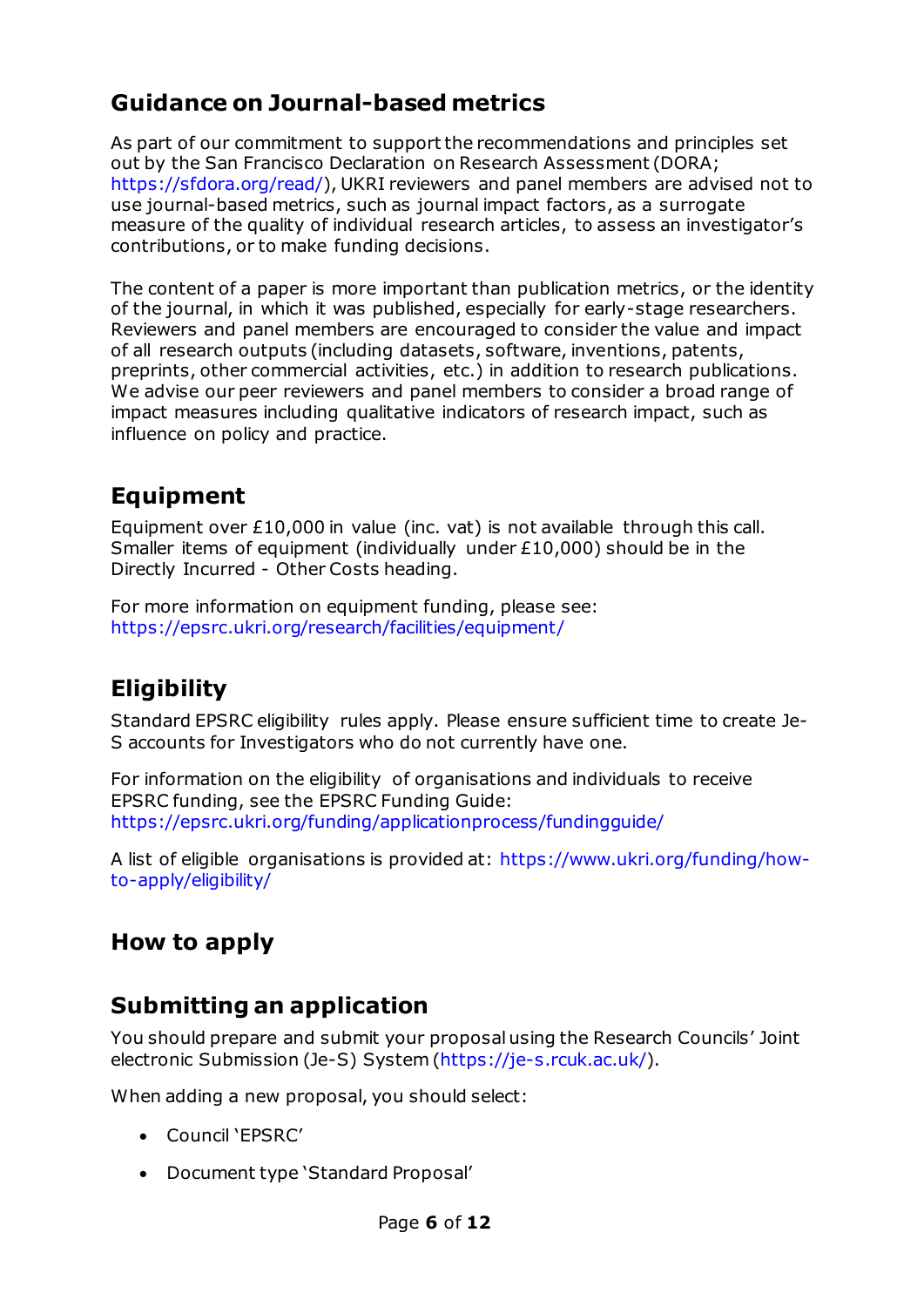- Scheme 'Standard'
- On the Project Details page you should select the 'Hardware for Efficient Computing' call.

Note that clicking 'submit document' on your proposal form in Je-S initially submits the proposal to your host organisation's administration, not to EPSRC. Please allow sufficient time for your organisation's submission process between submitting your proposal to them and the call closing date. EPSRC must receive your application by **16:00** on **23 July 2020**.

Guidance on the types of support that may be sought and advice on the completion of the research proposal forms are given on the EPSRC website [\(https://epsrc.ukri.org/funding/applicationprocess/](https://epsrc.ukri.org/funding/applicationprocess/)) which should be consulted when preparing all proposals.

### <span id="page-6-0"></span>**Guidance on writing an application**

As well as the Je-S form the following documents must be submitted:

- Case for support 8 A4 sides in total including
	- o track record of applicant and team: 2 A4 sides
	- $\circ$  description of the proposed research and how it fits the scope of the call, including how this work contributes to the development of more efficient hardware: 6 A4 sides
- Justification of resources 2 A4 sides in total. This should be a narrative description of the need for the resources requested.
- Workplan 1 A4 side in total. This should include a diagrammatic work plan such as a Gantt chart.
- Cover letter Up to 2 A4 sides in total. Detailing how the proposal fits to the call, how EDI will be embedded in the project, which EPSRC research area(s) and strategies the proposals aligns with and how the proposed project will increase the efficiency of digital technologies (this document will not be sent to reviewers or prioritisation panel members).

Applicants should use the Ethical Information section on the Je-S form to demonstrate to peer reviewers that they have fully considered any ethical issues concerning the material they intend to use, the nature and choice, current public perceptions and attitudes towards the subject matter or research area. EPSRC will not fund a project if it believes that there are ethical concerns that have been overlooked or not appropriately accounted for. All relevant parts of the Ethical Information section must be completed. If the research will involve human participation or the use of animals covered by the Animals (Scientific Procedures) Act 1986 it is recommended that applicants pay particular attention to the guidance highlighted below. EPSRC reserves the right to reject applications prior to peer review if the Ethical Information sections are not completed correctly.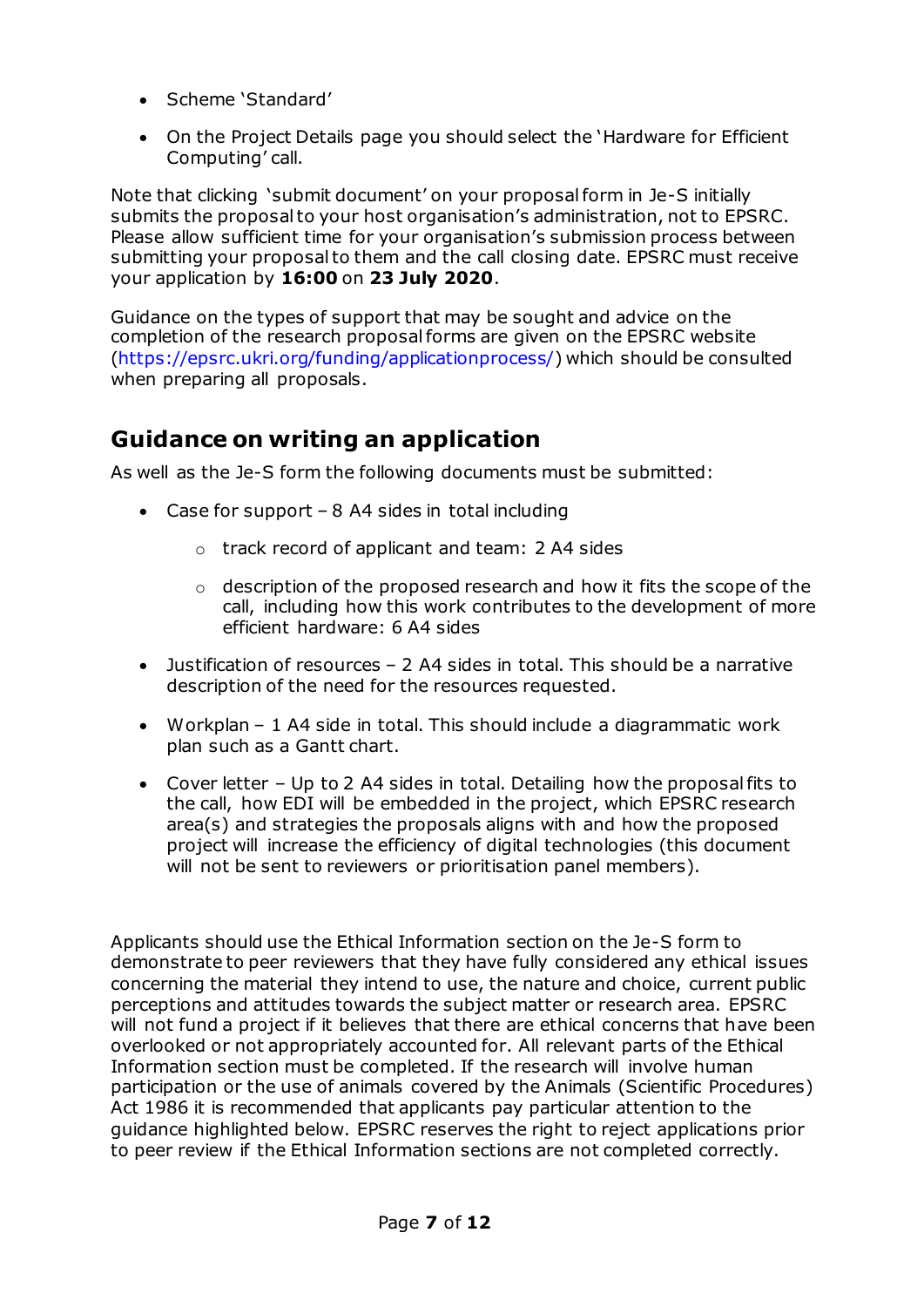Further guidance on completing the Je-S form can be found at [https://je](https://je-s.rcuk.ac.uk/Handbook/pages/GuidanceonCompletingaStandardG/EthicalInformation.htm)[s.rcuk.ac.uk/Handbook/pages/GuidanceonCompletingaStandardG/EthicalInforma](https://je-s.rcuk.ac.uk/Handbook/pages/GuidanceonCompletingaStandardG/EthicalInformation.htm) [tion.htm.](https://je-s.rcuk.ac.uk/Handbook/pages/GuidanceonCompletingaStandardG/EthicalInformation.htm) Other relevant guidance includes: EPSRC's policy on animal use in research (https://www.epsrc.ukri.org/about/standards/animalresearchpolicy/) and the Responsible Innovation Framework [\(https://epsrc.ukri.org/research/framework/](https://epsrc.ukri.org/research/framework/)).

Please note that on submission to EPSRC **all** non-PDF documents uploaded onto Je-S are converted to PDF, the use of non-standard fonts may result in errors or font conversion, which could affect the overall length of the document.

For advice on writing proposals see:

<https://epsrc.ukri.org/funding/howtoapply/preparing/>

Following the recent change to the UKRI assessment of impact, more detailed guide to writing your Case for Support can be found through the updated guide linked from this page:

[https://epsrc.ukri.org/funding/applicationprocess/preparing/writing/caseforsuppo](https://epsrc.ukri.org/funding/applicationprocess/preparing/writing/caseforsupport/) [rt/](https://epsrc.ukri.org/funding/applicationprocess/preparing/writing/caseforsupport/)

### <span id="page-7-0"></span>**Assessment**

#### <span id="page-7-1"></span>**Assessment process**

Proposals in this call will be reviewed via standard postal peer review. Proposals with sufficiently supportive reviews will be assessed at a prioritisation panel. The assessment criteria detailed below will be used for all stages of the process.

#### <span id="page-7-2"></span>**Assessment criteria**

- Quality of research (Primary)
	- o The novelty, relationship to the context, timeliness and relevance to identified stakeholders;
	- o The ambition, adventure, transformative aspects or potential outcomes;
	- o The suitability of the proposed methodology and the appropriateness of the approach to achieving impact.

(For reviewers: For multi-disciplinary proposals please state which aspects of the proposal you feel qualified to assess)

- National Importance (Secondary Major)
	- o Contributes to, or helps maintain the health of other disciplines, contributes to addressing key UK societal challenges and/or contributes to future UK economic success and development of emerging industry(s);
	- $\circ$  Meets national needs by establishing/maintaining a unique world leading activity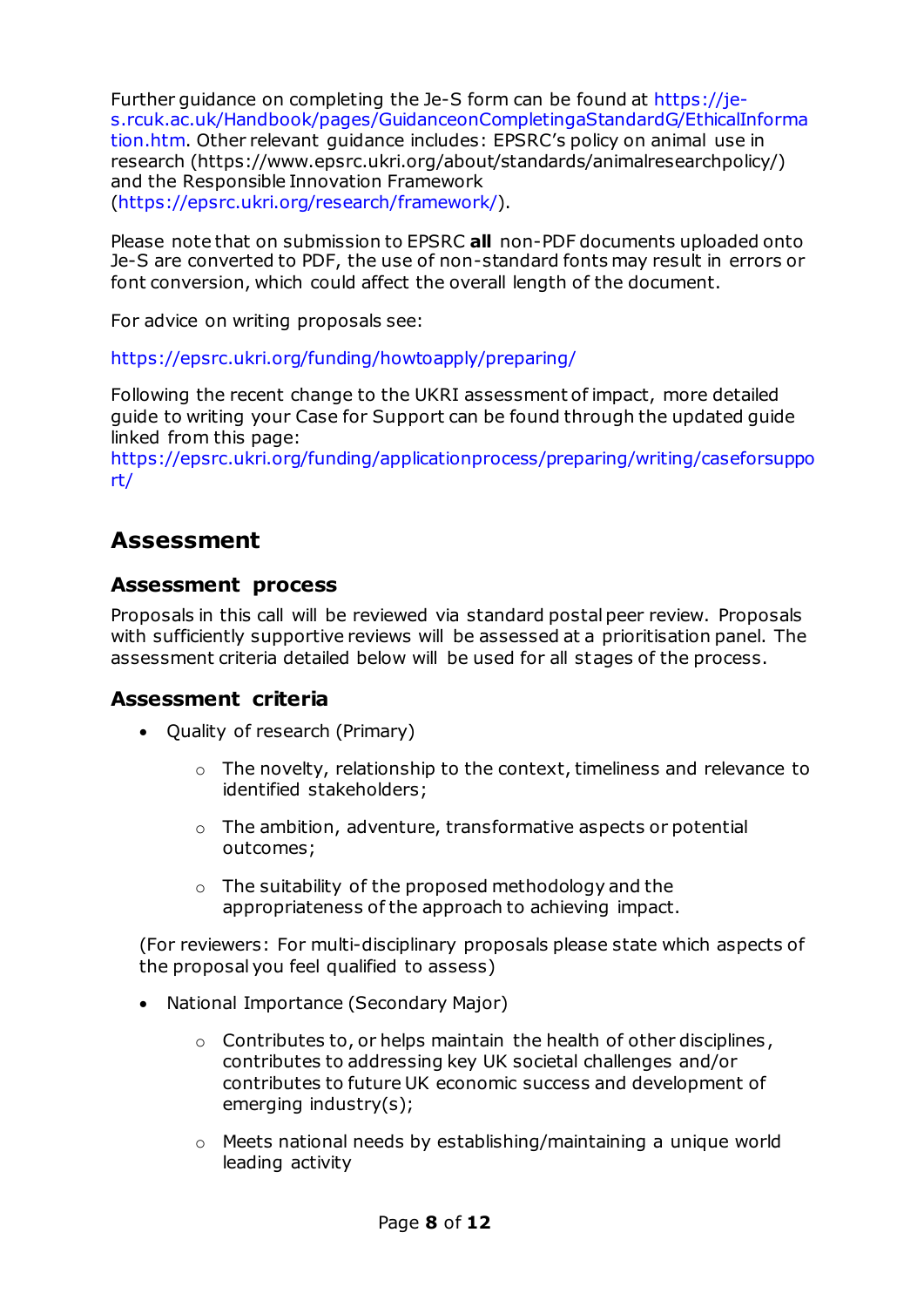- o Complements other UK research funded in this area including relationship to the EPSRC portfolio
- Applicant and Partnerships (Secondary): The applicant's ability to deliver the proposed project, making reference to
	- o Appropriateness of the track record of the team
	- o Balance of skills of the team including collaborators
- Resources and Management (Secondary): The effectiveness of the proposed planning and management and whether the requested resources are appropriate and have been fully justified, making reference to
	- o Any equipment requested, or the viability of the arrangements described to access equipment needed for this project, and particularly on any university or third-party contribution;
	- o Any resources requested for activities to either increase impact, for public engagement or to support responsible innovation.
- Fit to call (Secondary): The extent to which the proposal meets the call criteria.
	- o Fits and contributes to the published Microelectronics Design, Microelectronics Device Technologies and/or Architectures and Operating systems research area definitions and strategy
	- o Details how the hardware being developed is novel and aims to lower the energy requirements or increase the efficiency of the system

### **Feedback**

Feedback will consist of reviewer's reports and, if they are sufficiently supportive, the ranking position at the prioritisation panel. The prioritisation panel may provide specific feedback if deemed necessary, but this will not be given as standard.

### <span id="page-8-0"></span>**Guidance for reviewers**

When completing your assessment please use the section marked 'Call Specific Criteria' to address the Fit to Call criterion.

Information about the EPSRC peer review process and guidance for reviewers can be found at: [https://epsrc.ukri.org/funding/assessmentprocess/review/](https://epsrc.ukri.org/funding/assessmentprocess/review/formsandguidancenotes/)

Guidance for reviewing standard grants can be found here:

[https://epsrc.ukri.org/funding/assessmentprocess/review/formsandguidancenote](https://epsrc.ukri.org/funding/assessmentprocess/review/formsandguidancenotes/standardgrants/) [s/standardgrants/](https://epsrc.ukri.org/funding/assessmentprocess/review/formsandguidancenotes/standardgrants/)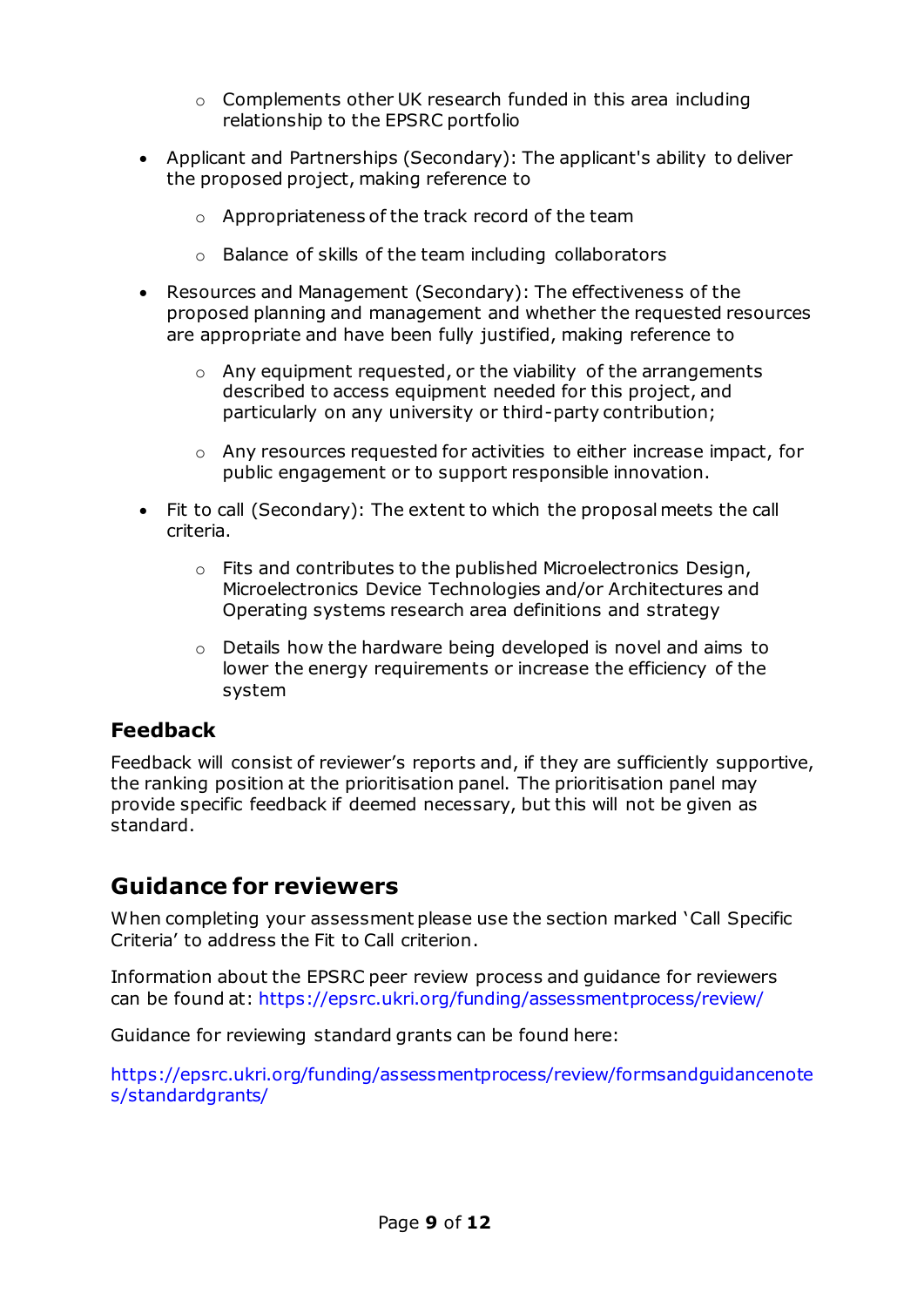# <span id="page-9-0"></span>**Moving forward**

Submissions to this call will count towards the Repeatedly Unsuccessful Applicants Policy. Further information about the policy can be found at: <https://epsrc.ukri.org/funding/howtoapply/basics/resubpol/rua/>

### <span id="page-9-1"></span>**Key dates**

| <b>Activity</b>               | Date*                 |  |
|-------------------------------|-----------------------|--|
| Call Live on Je-S             | 15 May 2020           |  |
| Call Webinar                  | 9 June 2020           |  |
| Closing date - full proposals | 23 July 2020          |  |
| <b>Prioritisation Panel</b>   | October/November 2020 |  |
| <b>Funding Decision</b>       | December 2020         |  |
| Grant Start Date              | Spring 2021           |  |

<span id="page-9-2"></span>\*EPSRC aims to adhere to the key dates as published, however there may be exceptions where the sift, prioritisation or interview meeting may have to change due to panel member availability.

### **Contacts**

<span id="page-9-3"></span>James Coombs Obrien – [james.coombsobrien@epsrc.ukri.org](mailto:james.coombsobrien@epsrc.ukri.org) (Phone calls can be arranged via email)

Jessica Bonham – [Jessica.bonham@epsrc.ukri.org](mailto:Jessica.bonham@epsrc.ukri.org) (Phone calls can be arranged via email)

#### [ICT.theme@epsrc.ukri.org](mailto:ICT.theme@epsrc.ukri.org)

For JeS help: [JeSHelp@je-s.ukri.org](mailto:JeSHelp@je-s.ukri.org) - 01793 44 4164 - Monday to Thursday 8.30am to 5pm and Fridays 8.30am to 4.30pm (excluding bank holidays and other holidays)

## **Change log**

| <b>Name</b>                                    | <b>Date</b> | <b>Version</b>   Change |     |
|------------------------------------------------|-------------|-------------------------|-----|
| James Coombs   06/04/2020   1<br><b>OBrien</b> |             |                         | N/A |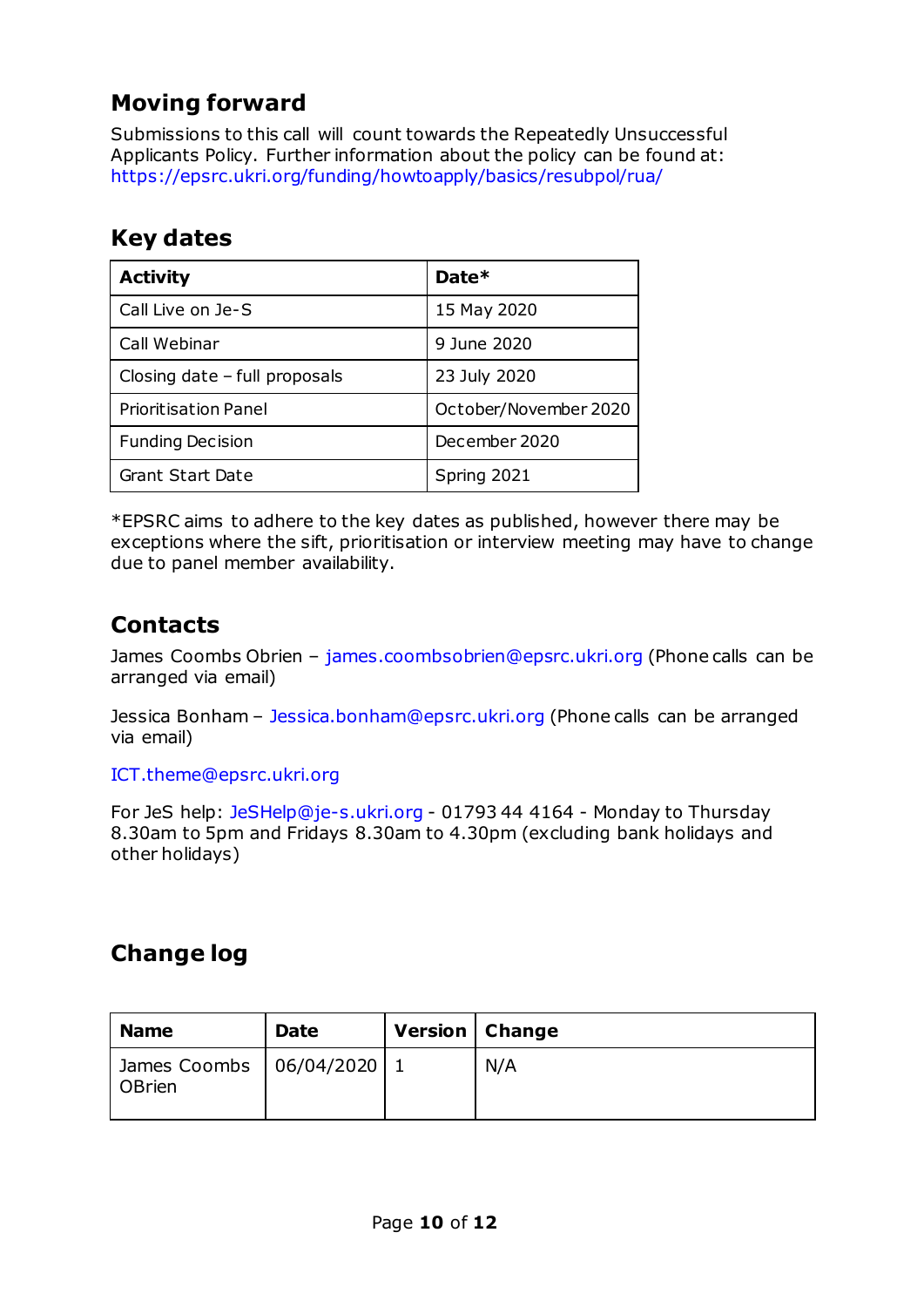### <span id="page-10-0"></span>**Appendices (includes Attachment Checklist and Fund Headings)**

### **Je-S attachments Check List**

#### **Standard:**

| <b>Attachment Type</b>                   | <b>Maximum Page</b><br>length | <b>Mandatory/Optional</b>           | <b>Extra Guidance</b>                                                                                                                                                           |
|------------------------------------------|-------------------------------|-------------------------------------|---------------------------------------------------------------------------------------------------------------------------------------------------------------------------------|
| Case for Support                         | Eight pages                   | M                                   | Comprising up to<br>two A4 sides for a<br>track record, and<br>six A4 sides<br>describing<br>proposed<br>research and its<br>context.                                           |
| Workplan                                 | One page                      | M                                   |                                                                                                                                                                                 |
| Justification for<br>Resources           | Two pages                     | M                                   |                                                                                                                                                                                 |
| Proposal Cover<br>Letter                 | Two pages                     | M                                   | Used to highlight<br>any important<br>information to<br>EPSRC (e.g. fit to<br>call). This<br>attachment type<br>is not seen by<br>reviewers or<br>panel members.                |
| <b>Technical</b><br>assessment           | No page limit                 | M if facilities are<br>used         |                                                                                                                                                                                 |
| Project Partner<br>Letters of<br>Support | No page limits                | M if Project Partners<br>are listed | Must be included<br>from all named<br>project partners.<br>Must be on<br>headed paper and<br>be signed and<br>dated within six<br>months of the<br>proposal<br>submission date. |
| Letters of<br>Support                    | No page limits                | Not required                        |                                                                                                                                                                                 |
| <b>CVs</b>                               | Two pages each                | Not required                        |                                                                                                                                                                                 |
| Equipment<br>Quotes                      | No page limits                | Not required                        |                                                                                                                                                                                 |

All attachments must be completed in single-spaced typescript in Arial 11 or other sans serif typeface of equivalent size, with margins of at least 2cm. Arial narrow and Calibri are not allowable font types. Text in embedded diagrams or pictures, numerical formulae or references can be smaller, as long as it is legible.